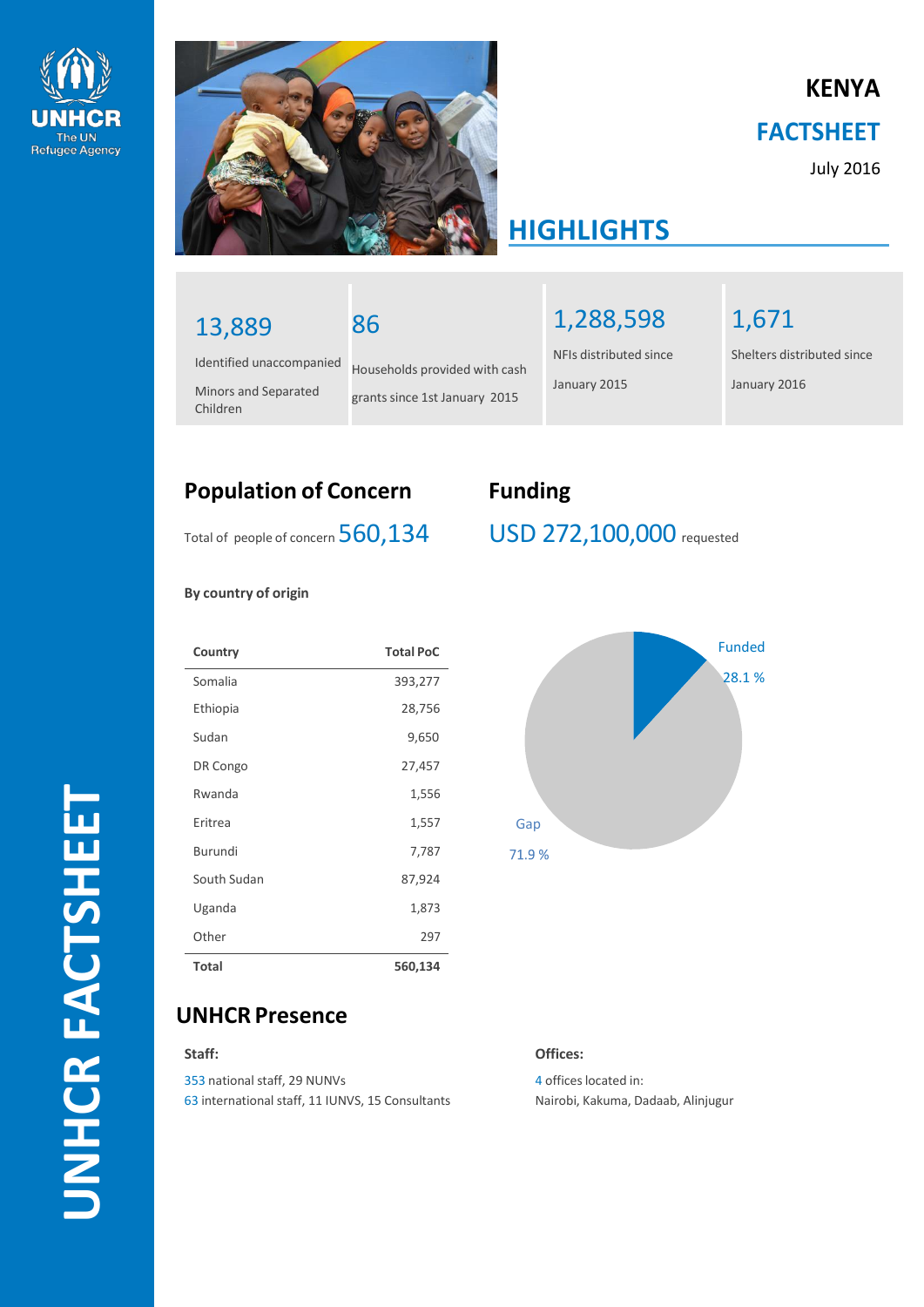#### **KENYA** Registered refugees and asylum-seekers



Printing date: 11 Aug 2016 Sources: UNHCR, UNCS Author: UNHCR Regional Service Centre Nairobi Feedback: kenrsgis@unhcr.org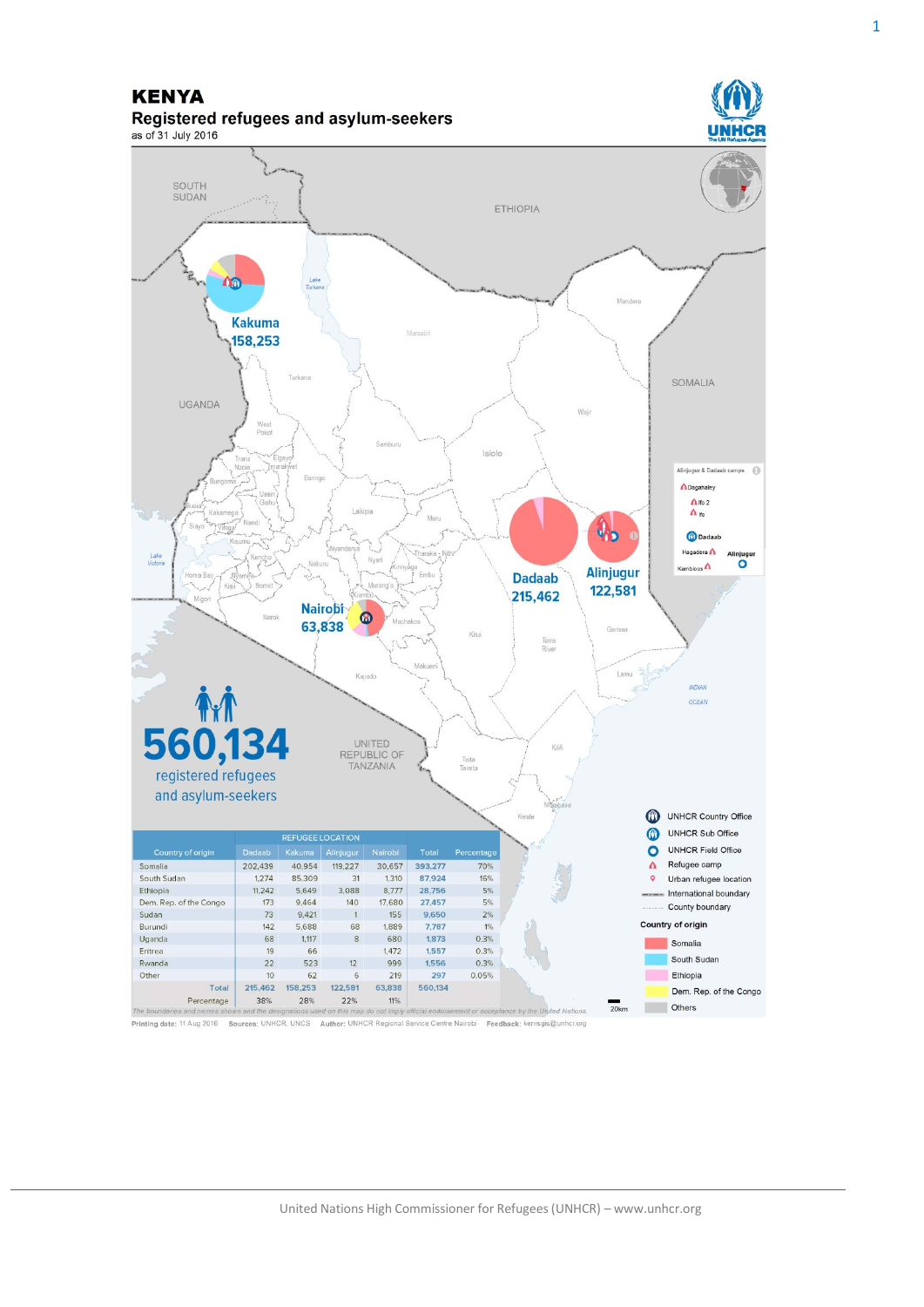# **HIGHLIGHTS**

- Since the break-out of violence in South Sudan on 7 July 2016, UNHCR Sub-Office Kakuma received and registered 409 refugees as of 31 July 2016, bringing the total number of registered new South Sudanese arrivals in July to 524. Kakuma has received 48,868 refugees from South Sudan since the start of the influx in December 2013.
- UNHCR and the Government of Kenya are carrying out a verification exercise in Dadaab refugee camps in order to have a clear picture of the refugees living in the camps and gather more information on their condition. It is anticipated that the on-going exercise which started on 4 July 2016 will help to ascertain the number of persons of concern living in each of the camps. As of 31 July 2016, a total number of 58,012 households comprising 270,517 individuals out of the targeted population of 78,998 households comprising 341,571 individuals have been confirmed to be living in the Dadaab camps.
- Petition 227 of 2016 challenging the closure of Dadaab and the disbandment of DRA was mentioned in court. The court directed that the matter goes to full hearing in October 2016.
- UNHCR is planning the relocation of 15,000 asylum seekers who are in the pipeline of Refugee Status Determination process and 16,000 non-Somalis from Dadaab to Kakuma. UNHCR has been engaging with IOM to undertake the relocation exercise.
- UNHCR continued to uphold the Refugee ID cards issued by the Government of Kenya as the primary identification document for refugees in Kenya. There were some transitions to enable the Refugee Affairs Secretariat (RAS) to fully take up all their roles.
- UNHCR and the Refugee Affairs Secretariat (RAS) held a meeting to discuss refugee protection and management in Kenya. A further meeting was held to map the way forward regarding the resumption of activities by the RAS.
- The Somali Ambassador to Kenya visited Kakuma. He met with Somali refugee leaders and visited Mogadishu Secondary School.
- Malala Yousafzai, the youngest Nobel Peace Prize Laureate and an advocate for girls' education visited Dadaab camps and celebrated her 19th birthday with refugees.
- The proposed Refugee Bill 2016 sponsored by a private member underwent the First reading in Parliament on 20th July 2016. Thereafter the Bill was referred to the Departmental Committee on Administration and National Security for scrutiny.

# **MAIN ACTIVITIES**

### **P**rotection

#### **Registration and Refugees Status Determination (RSD)**

- After analysis, the UNHCR database revealed that 2,601 non Somali asylum seekers had lodged their applications for processing, out of which 166 were vulnerable individuals. All of the applicants have been scheduled for counselling in view of the anticipated relocation of non-Somali individuals to Kakuma from Dadaab.
- 2,698 civil documents comprising 2,670 birth certificates and 28 death certificates were issued to refugees living in Dadaab. 8,804 birth and 101 death certificates have been issued since 1st January 2016, translating to 59% achievement towards this year's target.
- The RSD unit in Kakuma rolled out a new streamlined approach to scheduling RSD interviews aimed to further reduce the RSD backlog and allow for the timely processing of RSD cases.
- UNHCR Kakuma Sub-Office and the Government of Kenya, Refugee Affairs Secretariat (RAS) staff had recommended recognition for 1,030 cases of 2,981 individuals thus far in 2016.
- A total of 90 new arrivals were registered in Nairobi including 42 individuals registered exceptionally after the disbandment of DRA. This brings the total new arrival registered in Nairobi in 2016 to 6,387.
- Documentation of persons of concern remains a challenge since the disbandment of DRA.
- Currently, there is a 3 year waiting period for a standard non-prioritised RSD interview.

#### **Protection Delivery and Monitoring**

- Following the break-out of violence on 07 July 2016, UNHCR has increased its Nadapal border monitoring missions to twice weekly to ensure that asylum seekers have unhindered access to asylum and are transported to Kakuma Reception Center in a timely manner.
- 8 border monitoring visits were undertaken to Nadapal. The new arrivals are mainly women and children.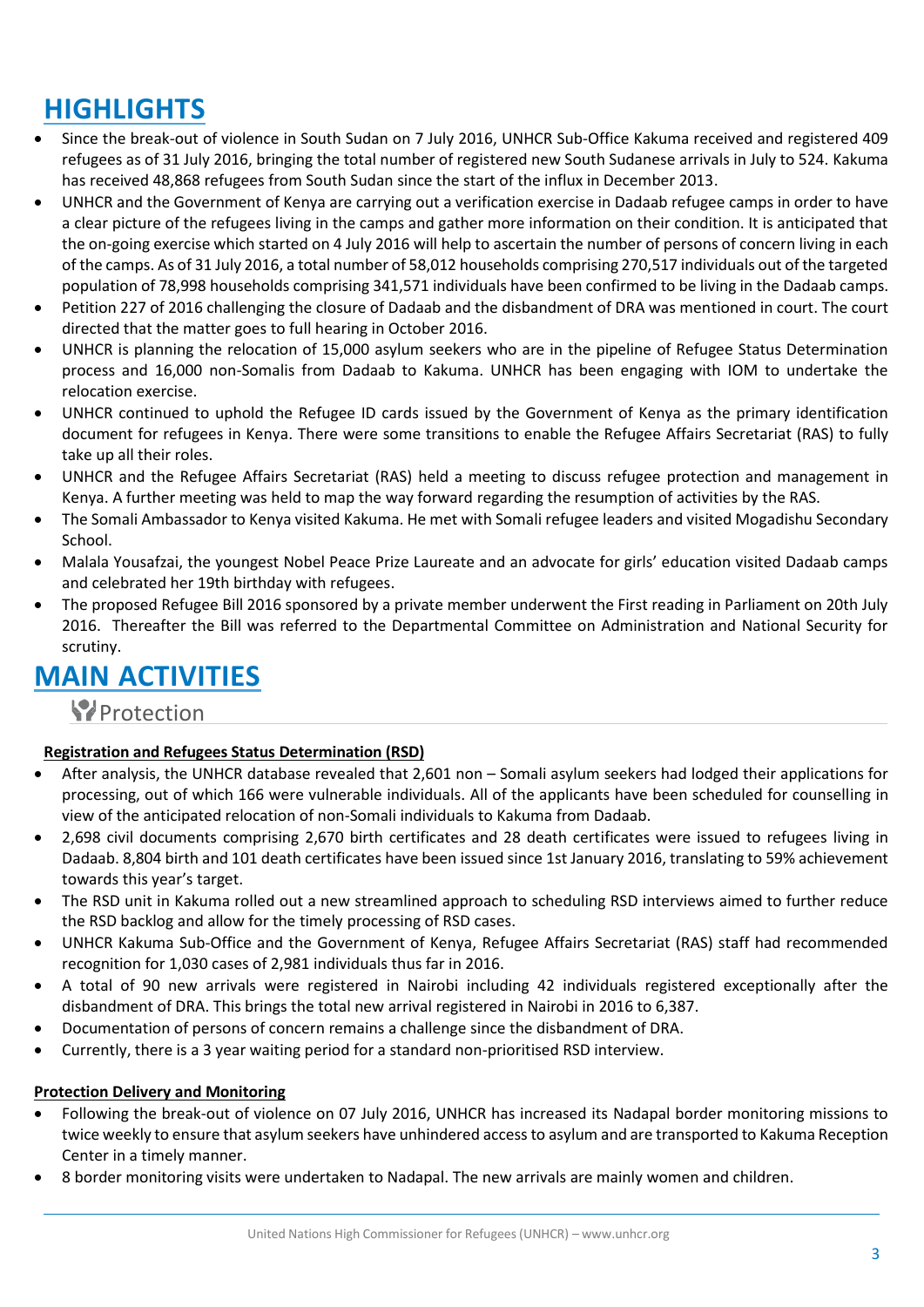383 individual counselling sessions were conducted in Kakuma. Persons of Concern (POCs) raised concerns relating to their security, child protection, assistance for persons with specific needs and survivors of sexual and gender-based violence (SGBV), referrals to RSD and resettlement, as well as for material assistance among other protection concerns.

#### **Child Protection**

- There were 1,025 (817 male and 208 female) South Sudanese Unaccompanied Minors (UAMs) who have been registered since December 2013, bringing the cumulative number of registered UAMs in Kakuma to 2,266. During the reporting period, 172 new Unaccompanied and Separated Children (UASCs) (35 UAMs and 137 SC) from South Sudan were received at the reception Center.
- There were 6,326 (4,036 male and 2,290 female) South Sudanese SC who have been registered since December 2013 bringing the cumulative number of registered SCs in Kakuma to 11,623.
- 19 cases (13 male, 6 female) were assessed by the Best Interest Determinations (BIDs) team. In addition, 242 (144 male and 98 female) Best Interest Assessments (BIAs) were conducted were conducted for UASCs in Kakuma.
- 670 home visits were made to 6,261 children (3,477 male 2,784 female) in Kakuma.
- 586 Child-to-child activities were also conducted to 19,257 children (10,967 male, 8,290 female).The activities took place in various child friendly spaces in Kakuma camp. Child therapy sessions were conducted for 1,960 children(842 male and 1,018 female)
- 43 Best Interest Determination (BID) reports of children in need of consideration for durable solutions and interventions for children facing diverse protection risks were discussed (27 resettlement-related, 13 repatriation related, 1 Refugee Status Determination (RSD) and 2 identifying temporary care arrangements) in Dadaab.
- 428 birth certificates were distributed through the field post system to refugee children in Kakuma camp.

#### **Access to Justice**

- 17 individuals comprising 14 male and 3 female refugees in detention were provided with legal aid support. 8 female refugees also received psychosocial support which were offered by Refugee Consortium of Kenya (RCK). During the period, 141 persons of concern comprising 101 individuals having been convicted and 40 individuals whose cases were pending in court were in detention. While ten were female, about five were diagnosed with tuberculosis and one individual was a person with disability. In addition, six individuals completed their jail terms and were facilitated to reintegrate in the camps.
- UNHCR supported RCK to represent seven individual who were arrested and charged in Garissa Law courts.
- 17 cases of arrest of persons of concern were reported in Nairobi. The authorities released the PoCs after verification of their documents, while others were released after court intervention by UNHCR legal partners' Kituo Cha Sheria and Refugee Consortium of Kenya.

#### **SGBV and Persons with Specific Needs**

- 40 SGBV cases were reported in Kakuma; 8 were related to sexual violence, 19 were cases of psychological violence, nine were physical assault cases, and there was one case of a forced marriage.
- International Rescue Committee (IRC) conducted awareness campaigns on gender-based violence around Kakuma camp and reached 3,898 individuals (2,297 females, 1,138 males, and 463 children).
- Sexual and Gender Based Violence interventions are ongoing in all five Dadaab camps. In Ifo 2, ten adolescent girls benefited from mentorship sessions. 33 individuals comprising 15 women and 18 men participated in a community dialogue session in one of the community centres.
- UNHCR in collaboration with protection partners held discussions towards a robust plan for conducting assessments for persons with specific needs both for Voluntary Repatriation and relocation to Kakuma. Partners renewed their commitment in conducting the assessments in a timely manner. Another meeting was held with Handicap International to streamline the process of vulnerability assessing vulnerable individuals.
- A total of SGBV 15 cases were attended to at the desk in Nairobi. The cases were assessed and referred to partners for assistance. 5 of the cases were referred for durable solutions.

#### **Statelessness**

 UNHCR and partners convened a workshop with 11 Members of Parliament majority of whom are part of the Kenya Parliamentarians for Human Rights Association caucus to engage them on the legislative agenda for statelessness.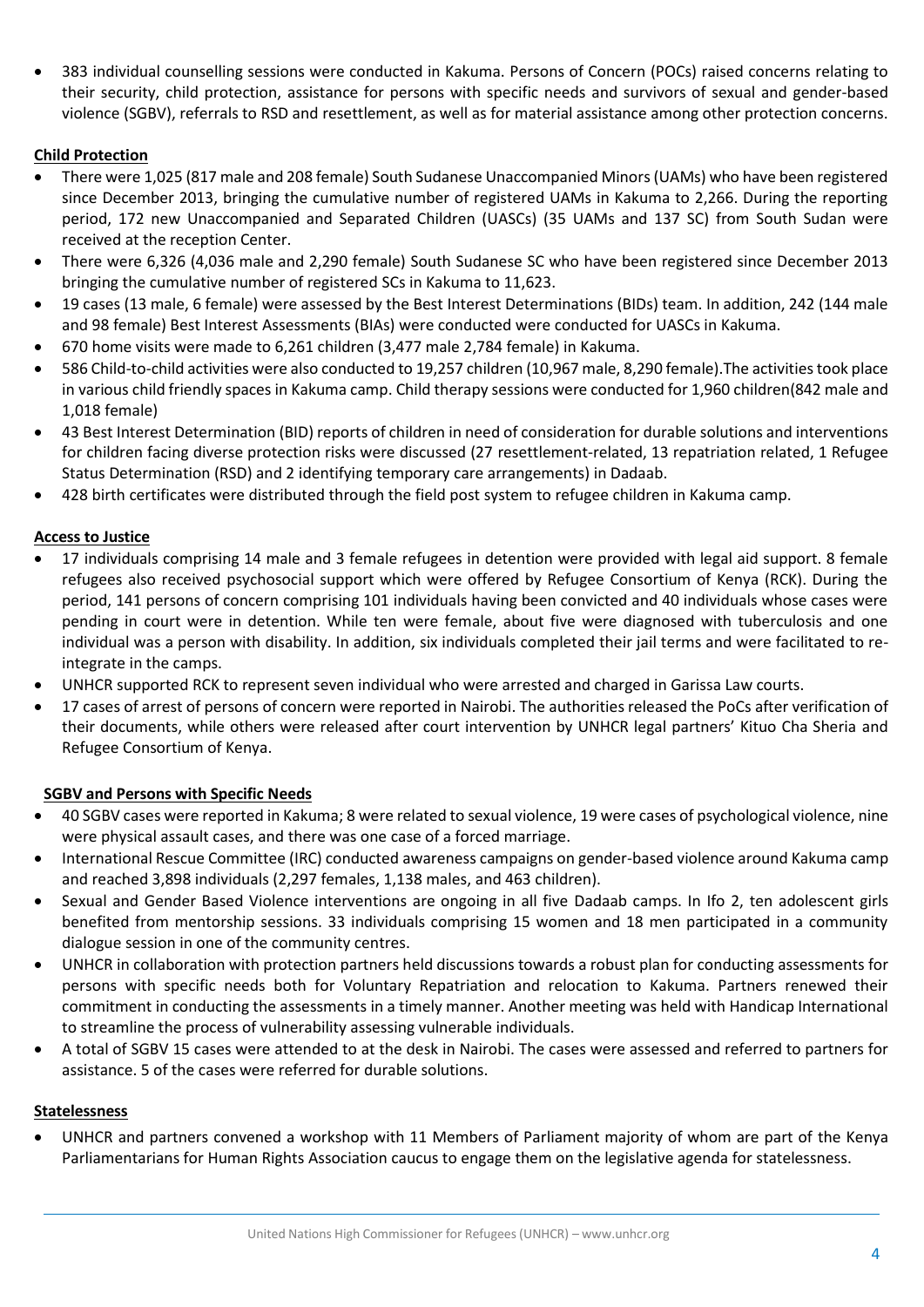# Community Empowerment and Self-Reliance

- Through the support of UNHCR, IRC has trained a total of 411 women on skills building and economic empowerment activities such as tailoring, bead making, embroidery, and farming, weaving and bread baking. The first graduation ceremony for the women is scheduled for August 2016.
- Refugee artisans have started to receive sales from the Pamoja Collectives social media site. During the reporting month, products worth Kshs. 46,700 were purchased from the site including those made by refugees in the camps. A dedicated online site for refugee made products will later on be developed.
- 14 refugee artists have been enrolled in the Artists for Refugees programme in Dadaab camps. It is anticipated that the participation of refugees in the various arts will improve their skills and eventually enhance their livelihoods opportunities as a foundation for meaningful participation in the community.
- UNHCR Kakuma and 26 implementing and developing partners with support from Nairobi Branch Office developed the Kakuma Livelihoods Strategy for the next three years.
- Through the support of UNHCR, Action Africa Help International (AHHI) supported 12 individual refugee entrepreneurs and 7 group refugee entrepreneurs (comprised of 35 individuals) to access revolving loans to finance their business plans.
- 338 groups have been empowered through community-based savings and loans and they are actively engaged in savings and loans activities.
- Norwegian Refugee Council (NRC) received funds to enroll an additional 500 students in the Youth Education Pack (YEP) centres.
- 12 persons of concern in the urban areas received business start-up and safety net grants. In addition, 43 persons of concern were mentored on various areas of business management.
- UNHCR has partnered with International Trade Centre which committed to include refugee made products from Kenya in the German G20 e-Commerce Caravan - an event aimed to promote and sell authentic products produced by SMEs virtually as well as through physical shops in targeted events. In addition, ITC through the Ethical Fashion Initiative will also start sourcing beadwork from a selected refugee artisan groups.

### $\Box$  Education

- 20 students have been selected by UNHCR in collaboration with World University Services of Canada (WUSC) Scholarship to study in various Canadian Universities. 132 students studying outside the camps were issued with movement passes through the Refugee Assistance Secretariat (RAS).
- 46 Refugee learners were awarded Albert Einstein DAFI Scholarships. The learners will joining Kenyan Universities and middle level colleges to study graduate and Diploma courses.
- UNHCR has provided support to Save the Children International (SCI) to run the Alternative Basic Education (ABE) schools whose running had been discontinued due to funding constraints.
- UNHCR in collaboration with partners held an annual day in Dadaab with the aim of rewarding the best academic performance among students.
- 837 pupils (314 female) are enrolled at Kalobeyei settlement which has 14 temporary classrooms. 524 are enrolled in primary school while 313 are enrolled in pre-schools.
- During the reporting period, Instant Network Schools (INS) kit usage was utilized by a total of 3,141 students (275 females) two INS Hubs in Kakuma.
- 18 student from the urban areas were awarded the DAFI Scholarships.

# $\sqrt{\frac{2}{3}}$  Health

- UNHCR continued to support operations at the Nadapal Transit Center, ensuring the availability and provisions of vaccine antigens (yellow fever, measles, and polio) to the new arrivals from South Sudan in-line with the directive of the Ministry of Health issued in March 2016.
- The leading causes of morbidity in Kakuma during the month was malaria with 3,861 cases, respiratory tract infection with 20,198 cases, and 403 cases of water diarrhoea. Current consultations per clinician stands at 99 consultations per clinician.
- UNHCR in collaboration with Africa Inland Church (AIC) ministries and IRC facilitated an ophthalmology, dental and orthopaedic camp from 25th to 29th July in Kakuma. 15 orthopaedic surgeries, 94 dental reviews and 55 ophthalmic surgeries were carried out.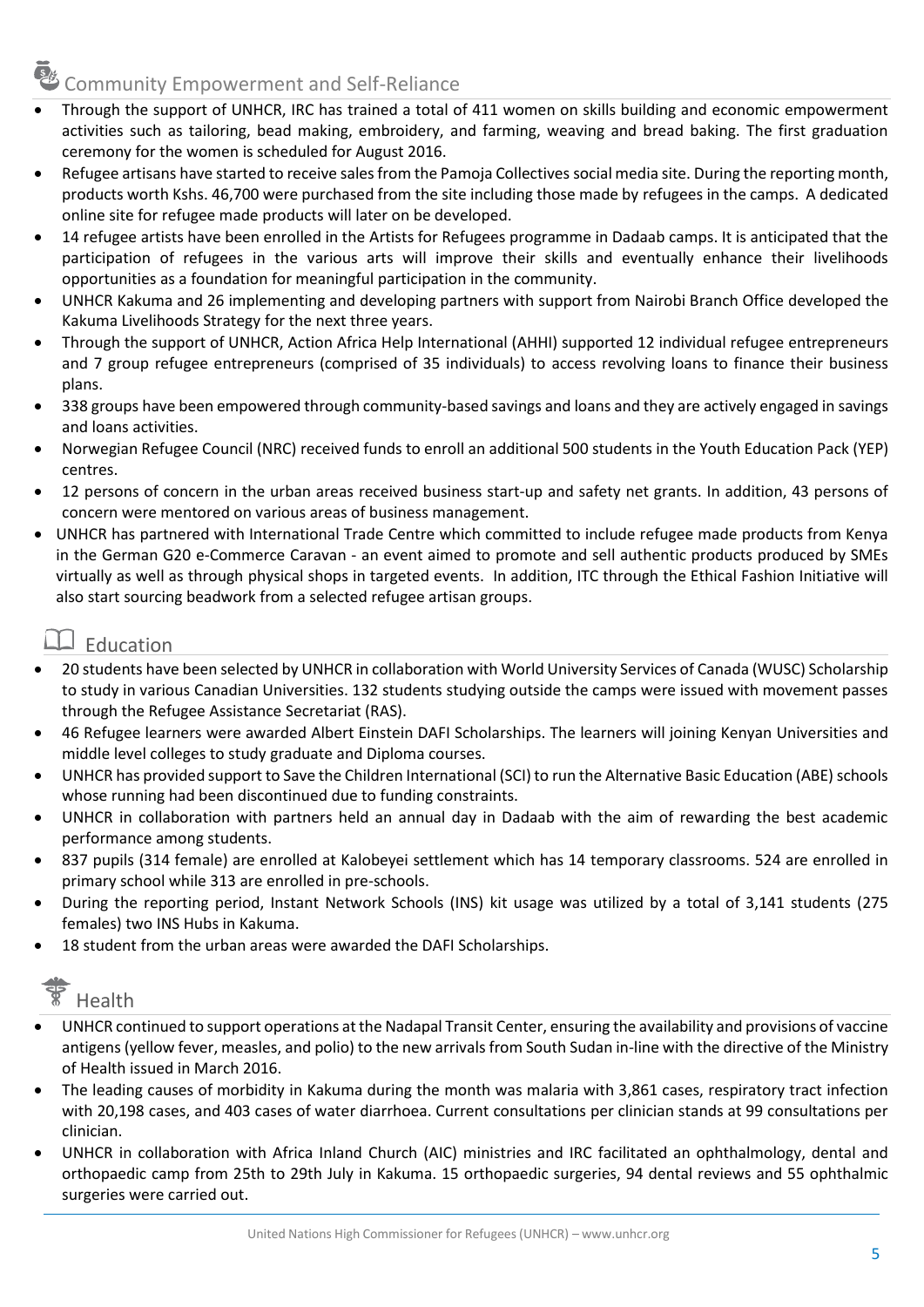- UNHCR has supported IRC with extra medical staffing to ensure proper response to the current influx of asylum seekers in Kakuma
- There is active surveillance in Kakuma for any potential outbreak of communicable diseases due to the current rains and increase in the camp population.
- UNHCR in collaboration with Kenya Red Cross engaged the Dadaab community in dialogue through awareness sessions to highlight the benefits of Safe Motherhood and encouraging women to embrace hospital delivery to avoid maternal mortality.
- Integrated Disease Surveillance and Response (IDSR) training targeting 33 Community Health Workers (CHW) across the camp was facilitated by Islamic Relief Kenya.
- IRC conducted Clinical Care for Sexual Assault Survivor training targeting health care workers across the camps, 20 staffs benefited.

### Food Security and Nutrition

- 184 children aged 6-59 months were screened at the reception center on arrival in Kakuma, out of which, 11 children were found with severe acute malnutrition and 26 had moderate acute malnutrition. All identified cases of acute malnutrition were enrolled to respective rehabilitation programs.
- The general food distribution for the month of was completed successfully across all the five Dadaab camps by  $16<sup>th</sup>$  July with no major incident reported.
- Medical San Frontiers (MSF) conducted a quality review of all health and nutrition programmes in Dagahaley camp.

# Water and Sanitation

- 5 boreholes have been solarized and are running on a hybrid system (Diesel & Solar) in Kakuma.
- 4 boreholes were drilled in Kalobeyei by Team & Team International in close collaboration with UNHCR.
- Average per capita is 21 litres per person per day in Kakuma. The increase in per capita from 18.5 is attributed to minimizing distribution and transmission losses accruing from repairs on the water pipeline.

### Shelter & NFIs

- 3,191 refugees were relocated to Kalobeyei settlement to decongest Kakuma camp.
- A total of 302 shelters were constructed at Kalobeyei settlement by National Council of Churches of Kenya (NCCK) for new arrivals thus increasing the number of shelters constructed at Kalobeyei since June to 632.

### **THT** Durable Solutions

### **Voluntary Return**

- As of 31 July 2016, 19,625 returnees had been supported to return to Somalia since the voluntary return of Somali refugees started on 8 December 2014. 15,524 have returned this year.
- A total of 1,272 returnees were assisted to voluntarily return to Somalia from Dadaab. 1,061 returnees were transported by road convoy, while 211 individuals returned to Mogadishu by flight. In total 19,523 Somali refugees from Dadaab have voluntarily returned home, 13,422 of whom have returned this year.
- 64 Somalis returned to Somalia from Kakuma. The first flight was on 19 July which facilitated the return of 30 individuals to Mogadishu, and the second was on 21 July with 34 individuals returning to Baidoa. Thus far, 92 refugees have returned to Somalia by air through the voluntary repatriation programme from Kakuma. To date, some 300 Somalis have expressed interest in returning this year.
- UNHCR Somalia and Kenya convened an Inter-Agency cross border meeting and discussions focused on enhanced return package, increased road convoys and flight schedules, increased capacity of way stations, improved medical screening and feedback on returnee protection and population tracking and movement. Road convoys will be conducted four days in a week, from Monday to Thursday with an approximate capacity of 600 individuals per convoy. Flight schedules to Mogadishu will be organised for every Monday and Wednesday with a maximum of three rotations per day.
- The 3 newly added areas of return in Somalia are Afmadow, Belet-Hawa and Diinsoor town bringing the total number of return areas to twelve.